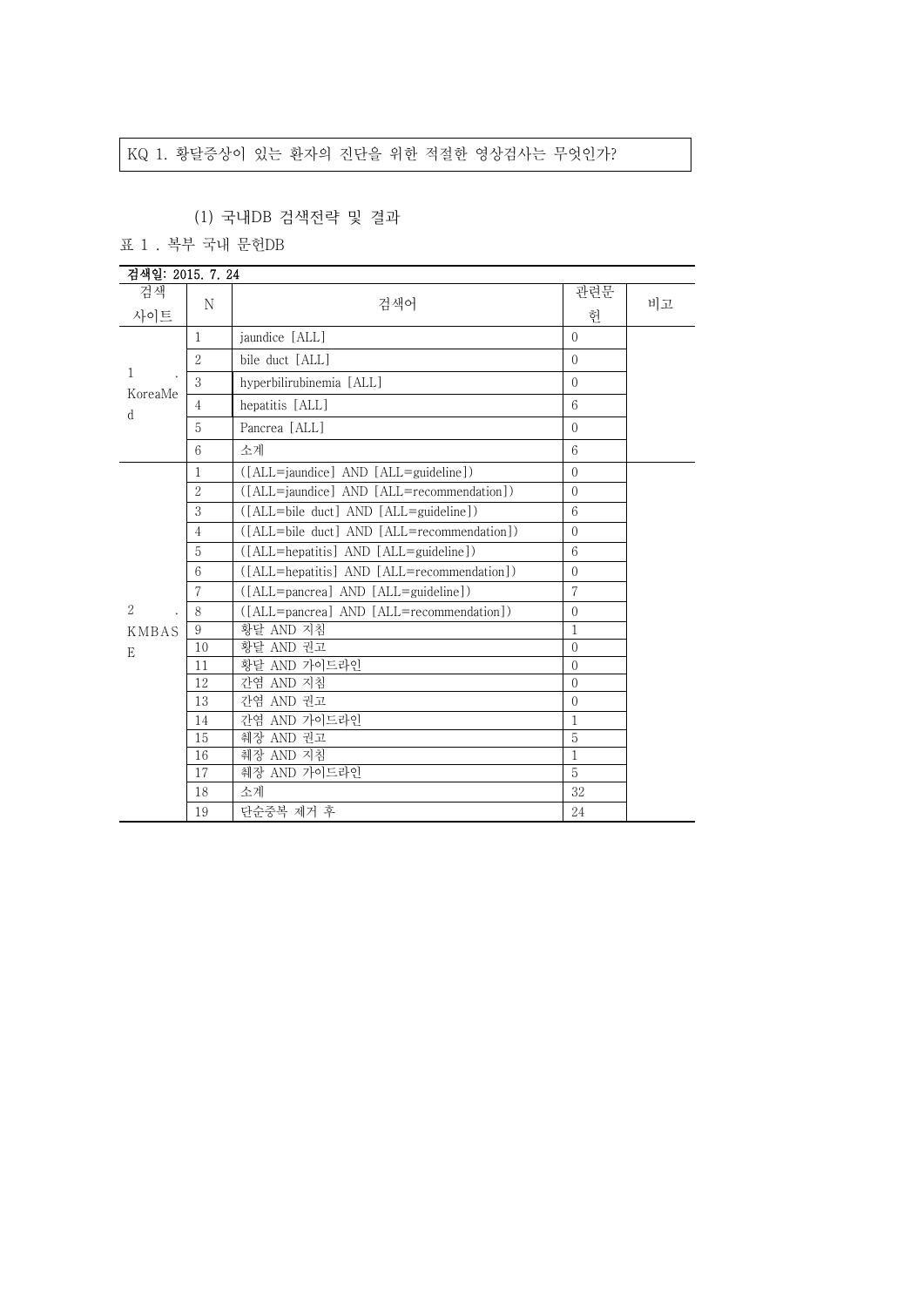표 2 . 복부 국내 진료지침DB

| 검색<br>사이트 | N               | 지침 제목                 | 연도   | 개발학회            |
|-----------|-----------------|-----------------------|------|-----------------|
| 1. KGC    |                 | 간경변증 진료가이드라인          | 2011 | 간경변증 임상연구<br>센터 |
|           | $\overline{2}$  | . 거 )<br>-1<br>소계 (   |      |                 |
| 2. KoMGI  |                 | 2001 간암 조기 진단을 위한 권고안 | 2001 | 대한가학회           |
|           | 2               | 2004 C형 간염 치료 가이드라인   | 2004 | 대한가학회           |
|           | 3               | 만성췌장염 가이드라인           | 2008 | 대한췌담도학회         |
|           | 4               | 담낭용종 진료 권고안           | 2010 | 하국가담췌외과<br>학회   |
|           | 5               | 만성B형 간염 치료 가이드라인      | 2011 | 대한간학회           |
|           | $6\overline{6}$ | 간경변 진료 가이드라인          | 2011 | 대한간학회           |
|           | 7               | 소계 (6 건)              |      |                 |
|           | 8               | 단순중복 제거 후 (6건)        |      |                 |

(2) 국외DB 검색전략 및 결과

표 3 . 복부 국외 Ovid-Medline

| 검색일: 2015. 7. 21 |                |                                                   |         |
|------------------|----------------|---------------------------------------------------|---------|
| 구분               | N              | 검색어                                               | 검색 결과   |
|                  | 1              | jaundice.mp. or exp Jaundice/                     | 36193   |
|                  | $\sqrt{2}$     | exp Hyperbilirubinemia/                           | 21752   |
|                  | 3              | ((increase or elevation) and bilirubin).mp.       | 5316    |
|                  | $\overline{4}$ | $($ (biliary or bile) and duct $\$\)$ .mp.        | 68247   |
|                  | $5\,$          | (exp Hepatitis/ or hepatitis.mp) and Acute.mp     | 140351  |
|                  | 6              | exp Cholangiocarcinoma/                           | 5876    |
| P                | 7              | exp Biliary Tract Diseases/                       | 113674  |
|                  | 8              | $OR/1-7$                                          | 353337  |
|                  | 9              | exp Tomography, X-Ray Computed/ or CT.mp          | 433758  |
|                  | 10             | Comput\$ Tomogr\$.mp.                             | 212519  |
|                  | 11             | $OR/9-10$                                         | 500127  |
|                  | 12             | (enhanced or contrast).mp                         | 1335202 |
|                  | 13             | 11 and 12                                         | 57469   |
|                  | 14             | exp Ultrasonography/                              | 324614  |
|                  | 15             | Ultrasonogra\$.mp.                                | 198830  |
|                  | 16             | Sonogra\$.mp.                                     | 47607   |
| 검사               | 17             | exp Magnetic Resonance Imaging/                   | 339006  |
|                  | 18             | MRCP.mp                                           | 163454  |
|                  | 19             | exp Cholangiopancreatography, Magnetic Resonance/ | 1539    |
|                  | 20             | $OR/13-19$                                        | 694965  |
| P & 검            | 21             | 8 AND 20                                          | 14689   |
| 사                | 22             | guideline.pt.                                     | 15623   |
|                  | 23             | practice guideline.pt.                            | 20464   |
|                  | 24             | guideline\$.ti.                                   | 54028   |
| fillter          | 25             | recommendation\$.ti.                              | 26277   |
|                  | 26             | $OR/22 - 25$                                      | 91396   |
|                  | 27             | 21 AND 26                                         | 44      |
| 연도               | 28             | limit 27 to $yr="2000$ -Current"                  | 35      |

표 4 . 복부 국외 Ovid-Embase

| $F^{\alpha}$<br>ᆚ<br>. AH 0.<br>.41<br>∼<br>ਦ<br>4010. |            |                                                |                                |
|--------------------------------------------------------|------------|------------------------------------------------|--------------------------------|
| $\rightarrow$ 13<br>كلام<br>乚                          | . .<br>T A | 새<br>$\mathcal{L}$<br>$\overline{\phantom{0}}$ | 색<br>$-1 -$<br>$-$<br>ᆮ<br>. . |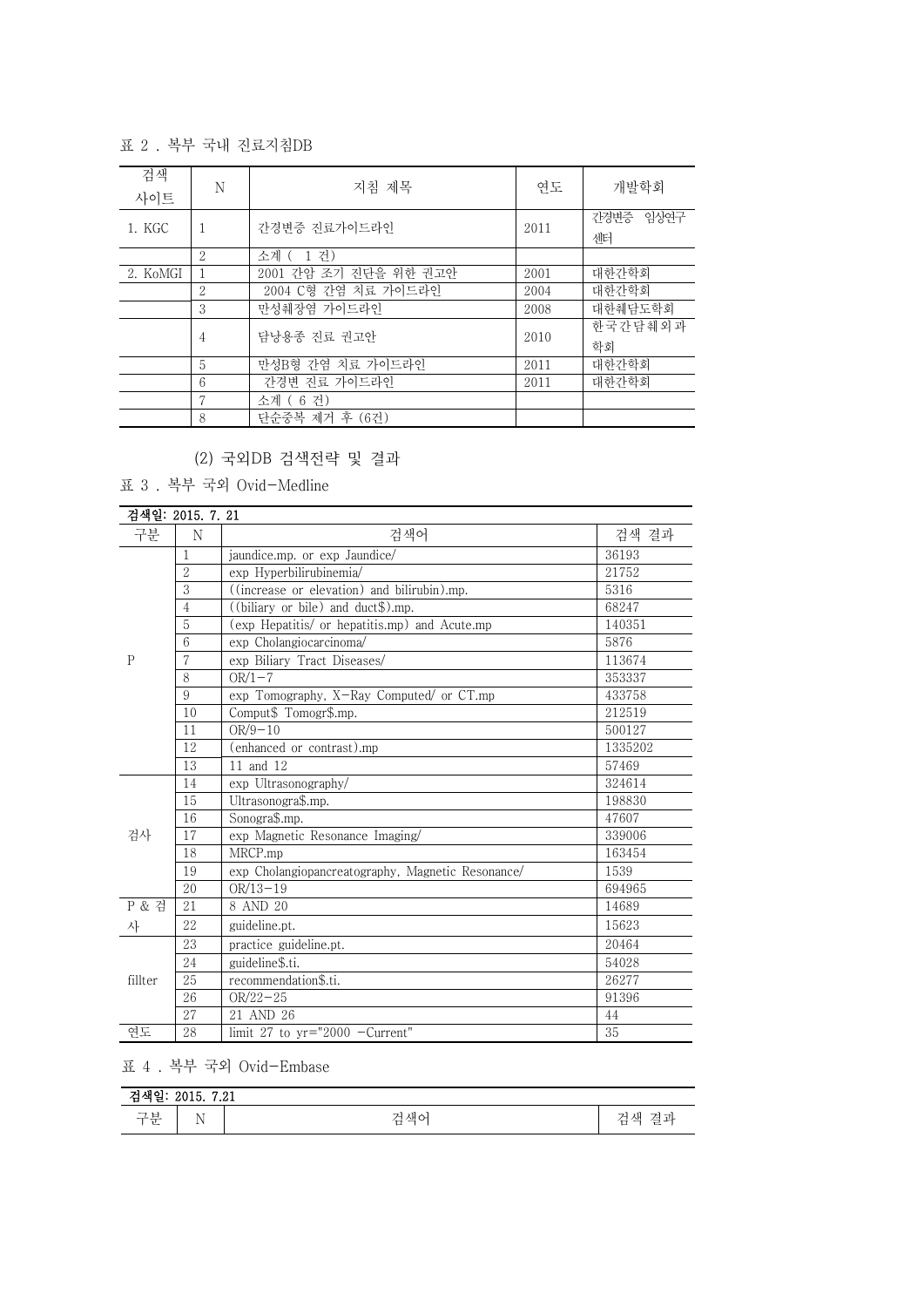| 검색일: 2015. 7.21 |                |                                                 |         |
|-----------------|----------------|-------------------------------------------------|---------|
| 구분              | $\rm N$        | 검색어                                             | 검색 결과   |
| $\mathbf{P}$    | $\mathbf{1}$   | jaundice.mp. or exp Jaundice/                   | 53604   |
|                 | $\overline{2}$ | exp Hyperbilirubinemia/                         | 55259   |
|                 | 3              | ((increase or elevation) and bilirubin).mp.     | 9271    |
|                 | $\overline{4}$ | ((biliary or bile) and duct\$).mp.              | 105801  |
|                 | 5              | exp Hepatitis/                                  | 225412  |
|                 | 6              | exp Cholangiocarcinoma/                         | 61633   |
|                 | $\overline{7}$ | exp Biliary Tract Diseases/                     | 155961  |
|                 | 8              | $OR/1-7$                                        | 492376  |
|                 | 9              | exp computer assisted tomography/ or CT.mp      | 790031  |
|                 | 10             | Comput\$ Tomogr\$.mp.                           | 333591  |
|                 | 11             | $OR/9 - 10$                                     | 819468  |
|                 | 12             | (enhanced or contrast).mp                       | 1516003 |
|                 | 13             | 11 and 12                                       | 99555   |
|                 | 14             | exp echography/                                 | 560940  |
| 검사              | 15             | Ultrasonogra\$.mp.                              | 126400  |
|                 | 16             | Sonogra\$.mp.                                   | 63225   |
|                 | 17             | exp nuclear magnetic resonance imaging/         | 610249  |
|                 | 18             | MRI.mp                                          | 261998  |
|                 | 19             | exp magnetic resonance cholangiopancreatography | 5192    |
|                 | 20             | MRCP.mp                                         | 3127    |
|                 | 21             | $OR/13 - 20$                                    | 1225453 |
| P & 검           | 22             | 8 AND 21                                        | 40087   |
| 사               | 23             | guideline\$.ti.                                 | 69828   |
| 제외              | 24             | recommendation\$.ti.                            | 32692   |
| 기준              | 25             | $OR/23 - 24$                                    | 100852  |
|                 | 26             | 22 AND 25                                       | 222     |
| 연도              | 26             | limit 26 to $yr="2000 -Current"$                | 209     |

## 표 5 . 복부 국외 GIN

| 검색일: 2015. 7. 22. |                    |                |  |
|-------------------|--------------------|----------------|--|
| N                 | 검색어                | 검색 결과          |  |
|                   | jaundice           |                |  |
| $\overline{2}$    | acute hepatitis    |                |  |
| 3                 | bile duct          |                |  |
| 4                 | biliary duct       |                |  |
| 5                 | cholangiocarcinoma |                |  |
| 6                 | cholangioma        | $\overline{2}$ |  |
| 7                 | 소계                 | h              |  |
|                   | 단순중복 제거 후          | 4              |  |